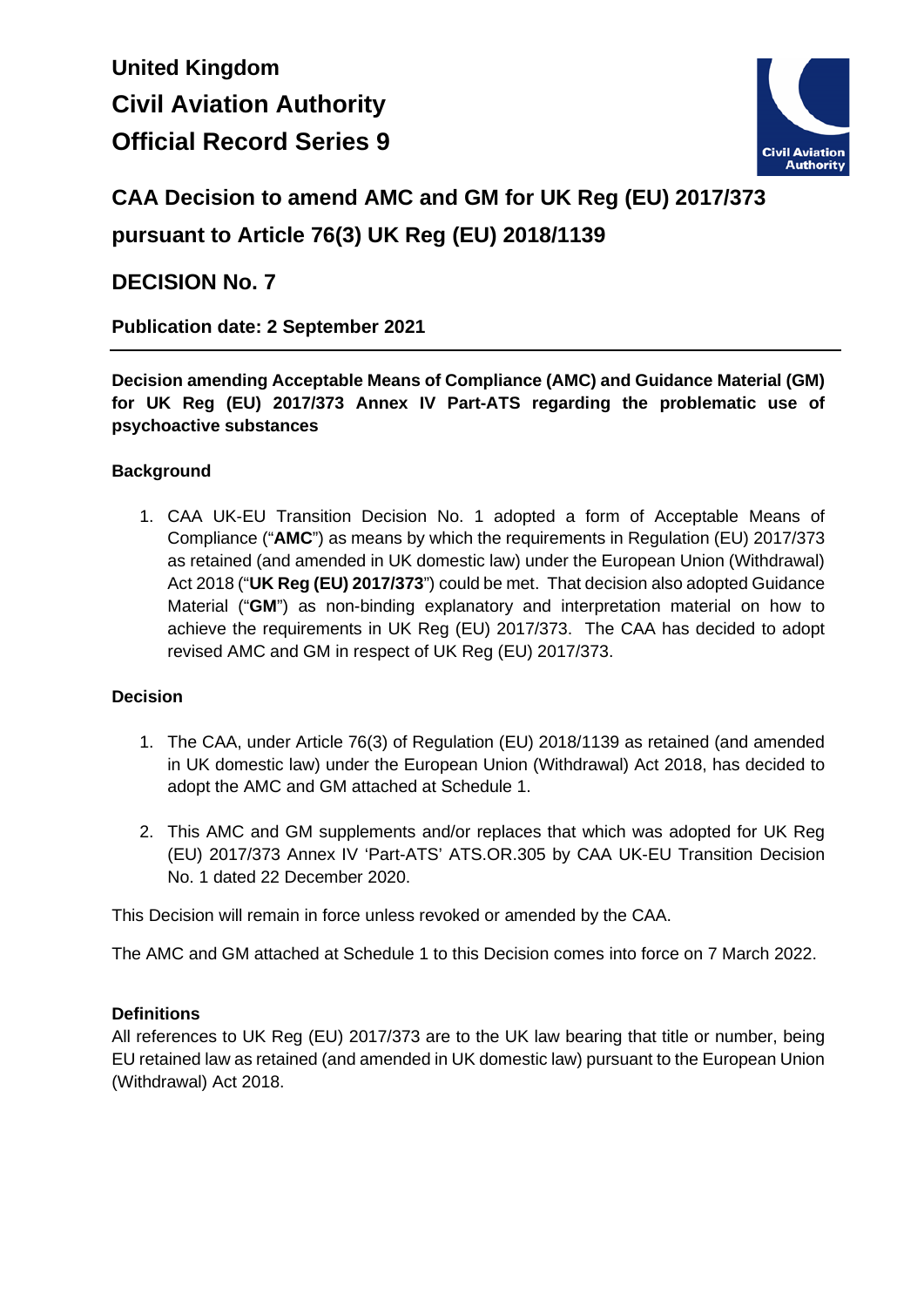UK Civil Aviation Authority **Official Record Series 9, Decision No. 7** Civil Aviation Authority

Rob Bishton For the Civil Aviation Authority and the United Kingdom

Date of Decision: 2 September 2021

Date of Decision Coming into force: 7 March 2022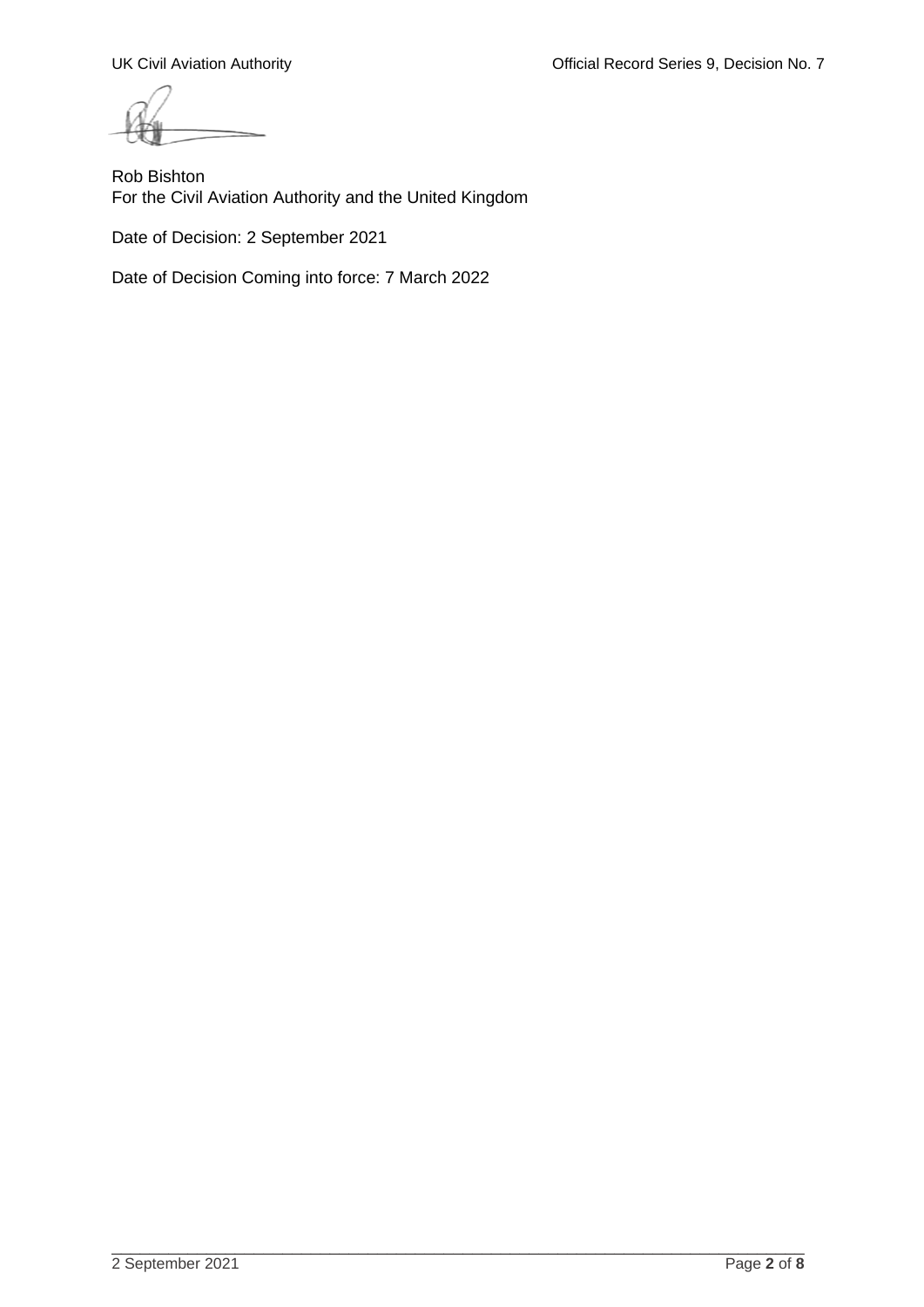## **Schedule 1**

## **Includes the Acceptable Means of Compliance (AMC) and Guidance Material (GM) documents referenced below.**

The text of the amendment is arranged to show deleted text, new or amended text as shown below:

- (a) Text to be deleted is shown struck through;
- (b) New text is highlighted in grey;

(c) Text to be deleted is shown struck through followed by the replacement text which is highlighted in grey.

## **AMC and GM to ATM/ANS IR Annex IV Part-ATS ATS.OR.305**

**AMC1 ATS.OR.305(a) Responsibilities of air traffic control service providers with regard to the problematic use of psychoactive substances by air traffic controllers**

#### **POLICY AND PROCEDURES**

Within the context of the policy, the air traffic control service provider should:

- (a) provide training or educational material to air traffic controllers relating to:
	- (1) the effects of psychoactive substances on individuals and subsequently on air traffic control service provision;
	- (2) established procedures within its organisation regarding this issue; and
	- (3) their individual responsibilities with regard to legislation and policies on psychoactive substances.
- (b) make available appropriate support for air traffic controllers who are dependent on psychoactive substances;
- (c) encourage air traffic controllers who think that they may have such a problem to seek and accept help made available by their air traffic control service provider;
- (d) ensure that air traffic controllers are treated in a consistent, just and equitable manner as regards the problematic use of psychoactive substances; and
- (e) establish and implement principles and procedures for occurrence investigation and analysis to consider the problematic use of psychoactive substances as a contributing factor.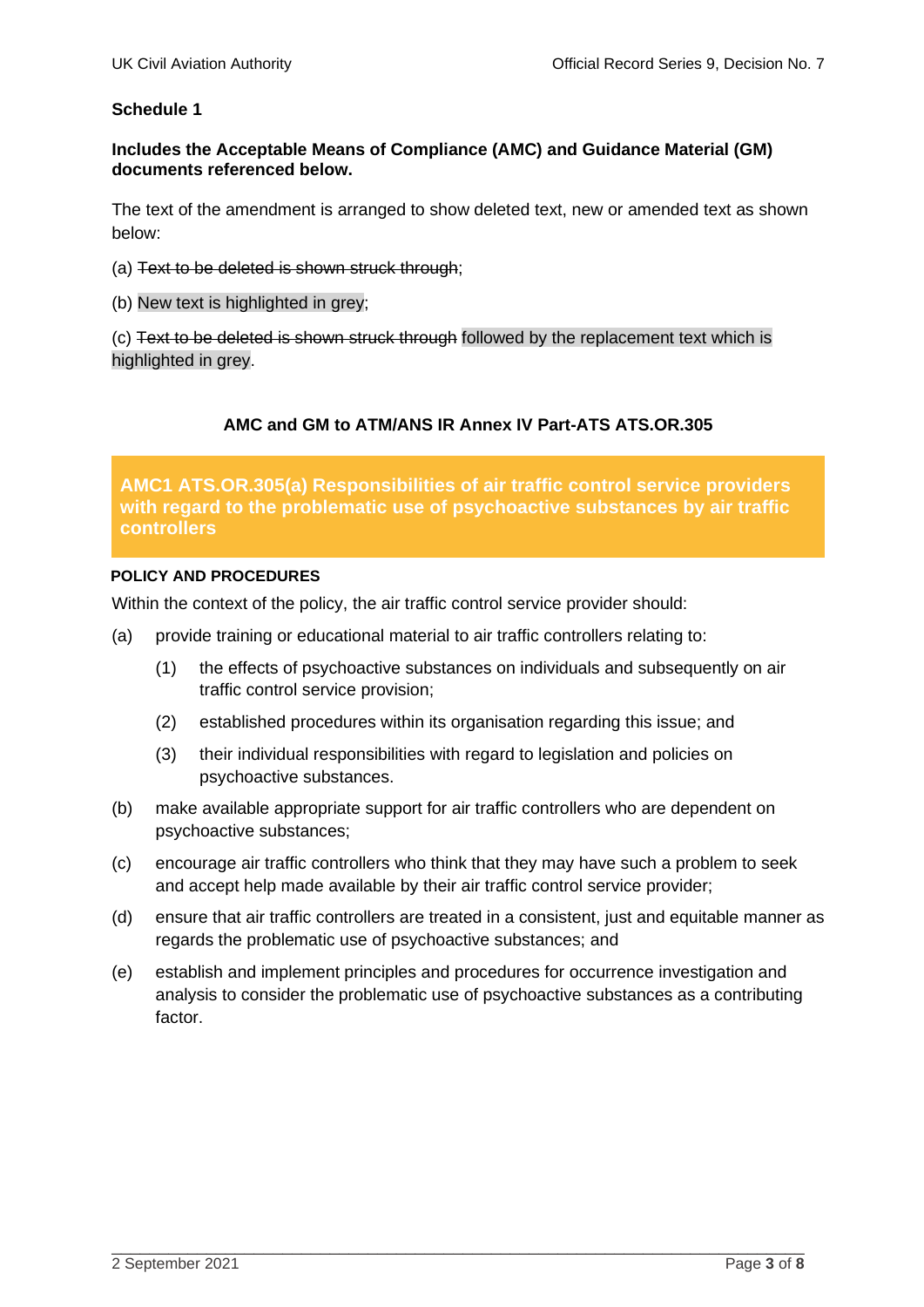# **GM1 ATS.OR.305(a) Responsibilities of air traffic control service providers with regard to the problematic use of psychoactive substances by air traffic controllers**

## **POLICY**

- (a) Guidance for the development and implementation of the policy is contained in ICAO Doc 9654 'Manual on Prevention of Problematic Use of Substances in the Aviation Workplace', First Edition - 1995, and in particular:
	- (1) Attachment A (pp. 27–34) as regards elements for the definition and the implementation of policy and programme;
	- (2) Chapter 3 (pp. 9–12) as regards the identification, treatment, and rehabilitation of staff, with related supporting material, available in Attachment C (pp. 61–68); and
	- (3) Attachment D (pp. 69–75) as regards the employment consequences of problematic use of substances.

#### **TRAINING AND EDUCATION PROGRAMMES**

- (b) Guidance for the development and implementation of training and education programmes is contained in ICAO Doc 9654 'Manual on Prevention of Problematic Use of Substances in the Aviation Workplace', First Edition - 1995, in particular:
	- (1) Chapter 2 (pp. 6–7) as regards the education of the workforce and educational material, with related supporting material available in Attachment A (pp. 35–48); and
	- (2) Attachment B (pp. 49–59) and Attachment F (pp. 87–94), where extracts from the ICAO Manual of Civil Aviation Medicine are provided.

# **GM2 ATS.OR.305(a) Responsibilities of air traffic control service providers with regard to the problematic use of psychoactive substances by air traffic controllers**

#### **THIRD PARTY ASSISTANCE TO AIR TRAFFIC CONTROLLERS**

The air traffic control service provider may employ third-party assistance. Such assistance should be made freely available to air traffic controllers who are dependent on psychoactive substances.

**GM3 ATS.OR.305(a) Responsibilities of air traffic control service providers regard to the problematic use of psychoactive substances controllers**

#### **INTRODUCING A PROBLEMATIC USE OF PSYCHOACTIVE SUBSTANCES POLICY**

If introducing a problematic use of psychoactive substances policy for the first time, an ATC service provider should communicate the new policy to all safety critical staff who will be affected.

Support should be offered to individuals who self-report a drug or alcohol problem to facilitate their rehabilitation.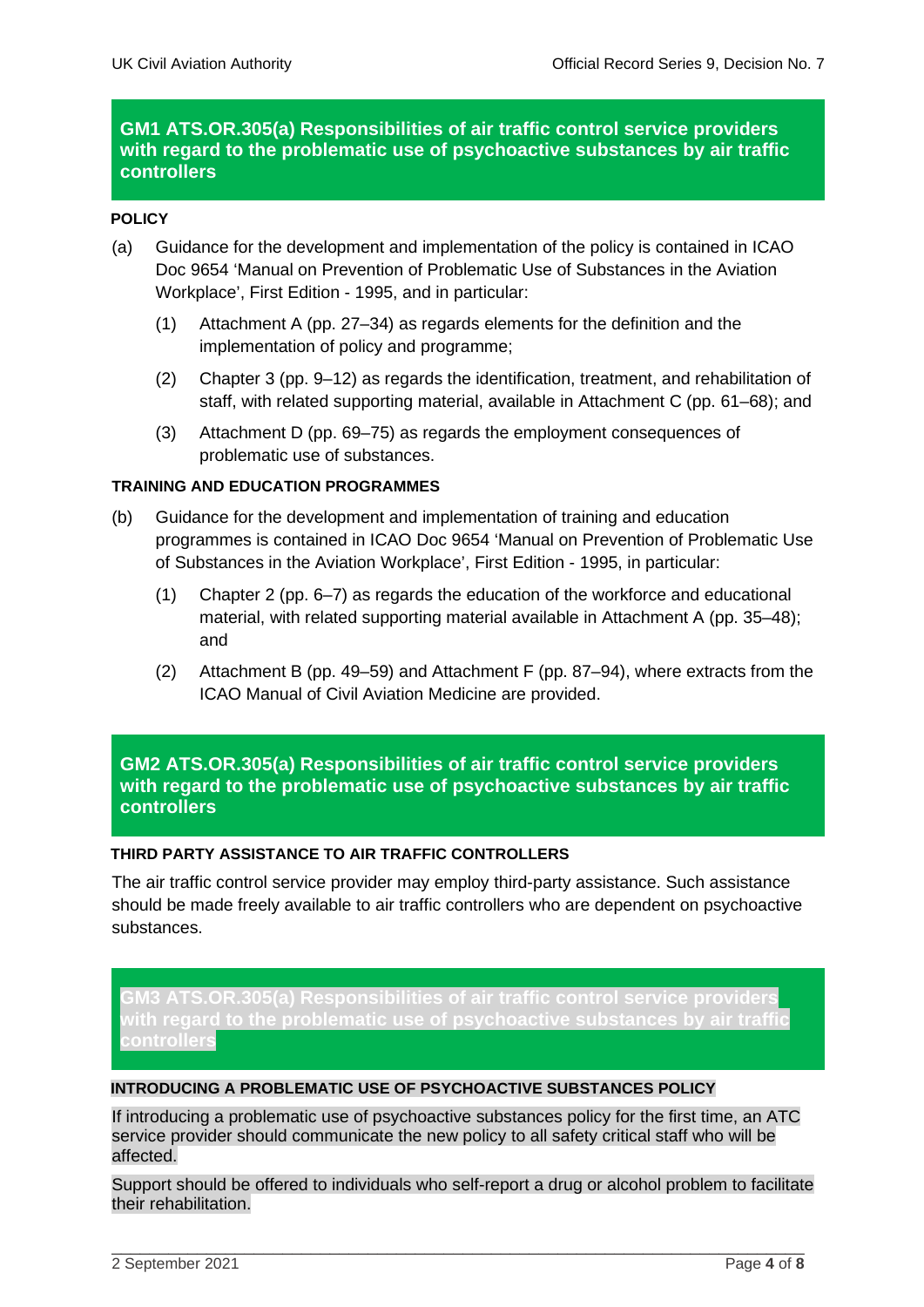The introduction of psychoactive substance testing, and especially random testing, is a sensitive issue. ATC service providers will wish to have regard to the employment, data protection and other considerations which arise and should review their employment contracts to ensure that they permit testing.

Guidance material on the Employment Practices Code is available from the Information Commissioner's Office, although ATC service providers' attention is drawn to the note on the front cover of the Code.

**GM4 ATS.OR.305(a) Responsibilities of air traffic control service providers with regard to the problematic use of psychoactive substances by air traffic controllers**

#### **POLICY**

Within the context of the policy, the air traffic control service provider should make provision for a mechanism to review and monitor the efficacy of the policy and related procedures required in ATS.OR.305.

**GM1 to point (b) of AMC1 ATS.OR.305(a) Responsibilities of air traffic control service providers with regard to the problematic use of psychoactive substances by air traffic controllers**

#### **APPROPRIATE SUPPORT FOR AIR TRAFFIC CONTROLLERS DEPENDENT ON PSYCHOACTIVE SUBSTANCES**

Within their policy and/or related procedures, ATC service providers should detail what support is available for air traffic controllers who are dependent on, or who have declared an issue with, psychoactive substances. Such support could include, for example, referral to appropriate medical professionals, support during treatment and appropriate rehabilitation back into the workplace.

**AMC1 ATS.OR.305(b) Responsibilities of air traffic control service providers with regard to the problematic use of psychoactive substances by air traffic controllers**

#### **PROCEDURE FOR THE DETECTION OF CASES OF PROBLEMATIC USE OF PSYCHOACTIVE SUBSTANCES**

The objective, transparent and non-discriminatory procedure should specify:

- (a) the mechanisms and responsibilities for its initiation;
- (b) its applicability in terms of timing and locations;
- (c) the person(s)/body responsible for testing the individual;
- (d) the testing process;
- (e) thresholds for psychoactive substances;
- (f) the process to be followed in case of detection of problematic use of psychoactive substances by an air traffic controller; and

\_\_\_\_\_\_\_\_\_\_\_\_\_\_\_\_\_\_\_\_\_\_\_\_\_\_\_\_\_\_\_\_\_\_\_\_\_\_\_\_\_\_\_\_\_\_\_\_\_\_\_\_\_\_\_\_\_\_\_\_\_\_\_\_\_\_\_\_\_\_\_\_\_

(g) the appeal process.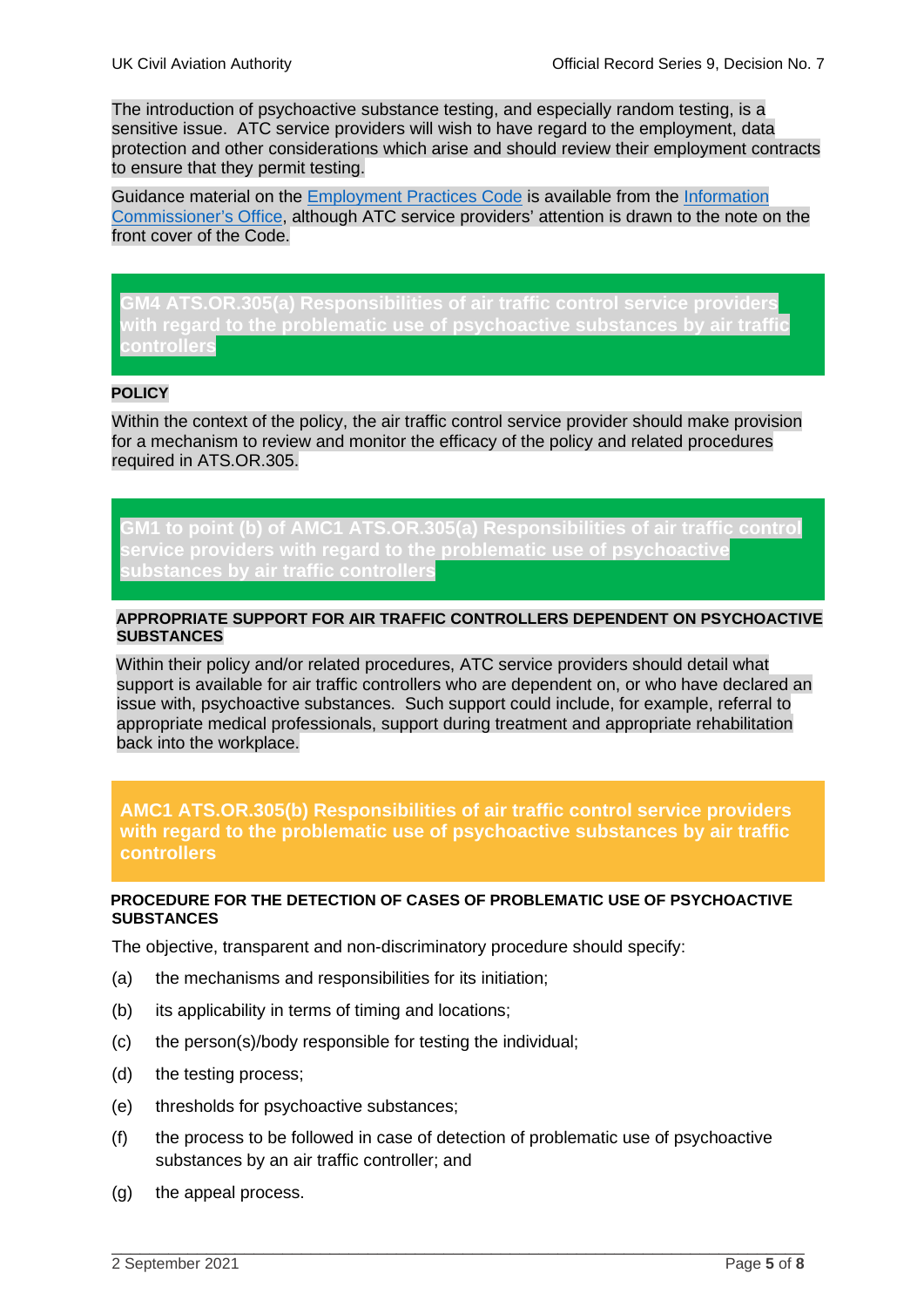# **GM1 to ATS.OR.305(b) Responsibilities of air traffic control service providers with regard to the problematic use of psychoactive substances by air traffic controllers**

## **PROCEDURE FOR THE DETECTION OF CASES OF PROBLEMATIC USE OF PSYCHOACTIVE SUBSTANCES**

Guidance for the development and implementation of the procedure for detection of cases of psychoactive substances is contained in ICAO Doc 9654 'Manual on Prevention of problematic use of Substances in the Aviation Workplace', First Edition - 1995, particularly in Chapter 5 (pp. 15–23) and Attachment E (pp. 77–85) as regards biochemical testing programmes, with related supporting material.

**GM1 to point (a) of AMC1 ATS.OR.305(b) Responsibilities of air traffic control service providers with regard to the problematic use of psychoactive substances by air traffic controllers**

## **MECHANISMS AND RESPONSIBILITIES FOR INITIATION**

The procedure should clearly describe how an individual will be approached by ATC service provider staff if there is reasonable suspicion that they have committed or may commit an offence under section 92 or 93 of the Road Transport Act 2003, or that the individual may be dependent upon psychoactive substances.

Individuals must be treated in a consistent, just and equitable manner and the procedure must address how the actions of the ATC service provider might differ depending on where the individual under suspicion was located; for example, at a controller working position, within the ANSPs premises, or in an 'off-duty' social setting.

**GM2 to point (a) of AMC1 ATS.OR.305(b) Responsibilities of air traffic control service providers with regard to the problematic use of psychoactive** 

## **MECHANISMS AND RESPONSIBILITIES FOR INITIATION**

The mechanism utilised by the ATC service provider to initiate the testing procedure should consider testing that is undertaken as routine, on a random basis, post-incident/accident or where an employee has cause for concern that an individual is affected by psychoactive substances.

The mechanism for the initiation of the testing procedure should include a responsibility for all employees to report the need for its initiation where there is cause for concern.

**GM1 to point (c) of AMC1 ATS.OR.305(b) Responsibilities of air traffic control service providers with regard to the problematic use of psychoactive substances by air traffic controllers**

#### **PERSON/BODY RESPONSIBLE FOR TESTING THE INDIVIDUAL**

In specifying the person(s)/body responsible for testing the individual, the ATC service provider should utilise an accredited UK service provider/laboratory service that operates to the required ISO standard, in order to ensure that the service is fit for purpose.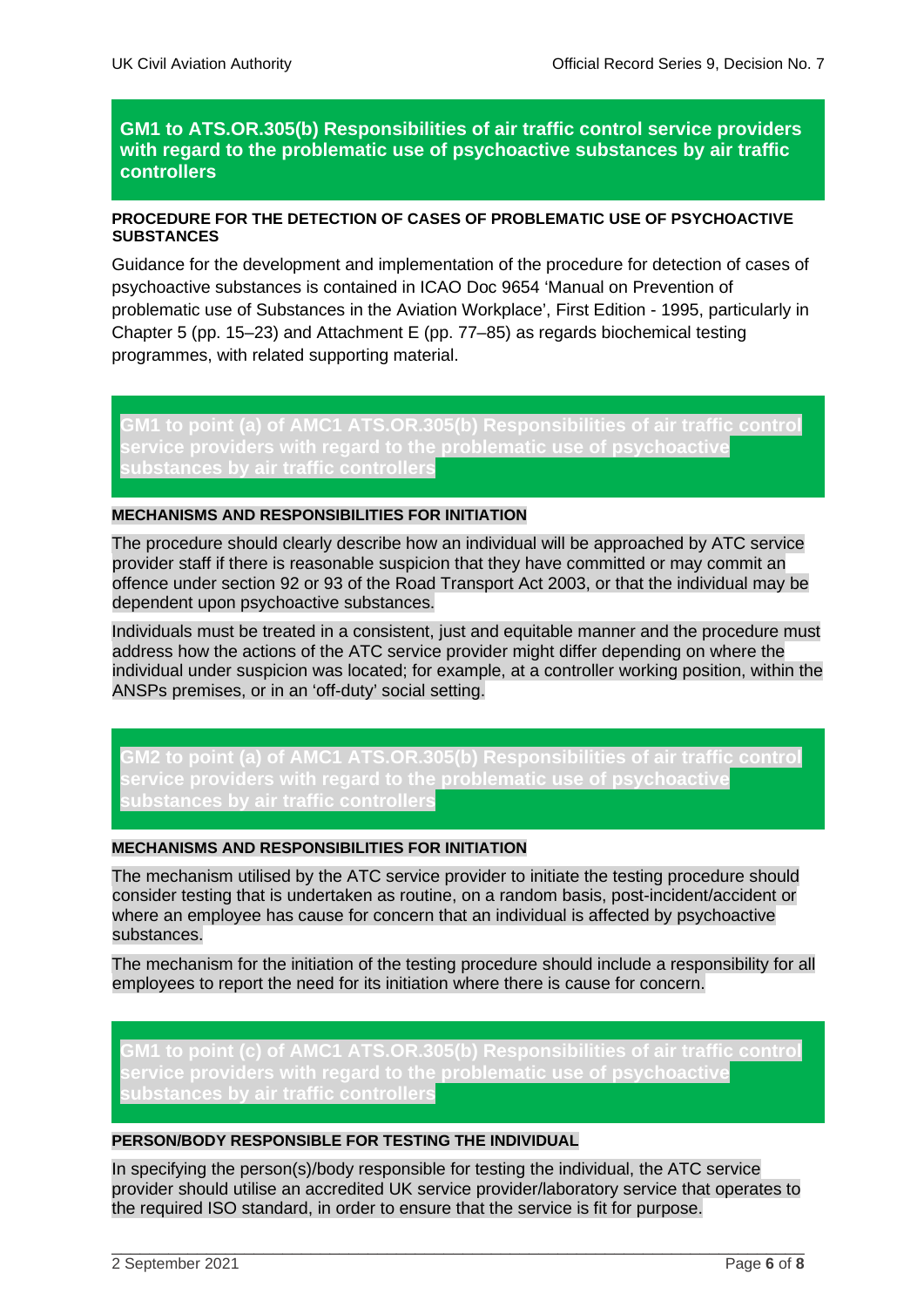**GM1 to point (d) of AMC1 ATS.OR.305(b) Responsibilities of air traffic control service providers with regard to the problematic use of psychoactive substances by air traffic controllers**

## **THE TESTING PROCESS**

In specifying the testing process, the procedure should include, inter alia:

- (a) frequency of testing;
- (b) the medicines and drugs that are tested;
- (c) the samples that are taken;
- (d) where testing takes place;
- (e) the appropriate use of Point of Contact (POC) testing and Chain of Custody (Evidential) Testing; and
- (f) safeguards for the process e.g. chain of custody, legally secure, quality assurance, robust process, confidentiality.

**GM2 to point (d) of AMC1 ATS.OR.305(b) Responsibilities of air traffic control service providers with regard to the problematic use of psychoactive substances by air traffic controllers**

#### **THE TESTING PROCESS**

Appropriately trained staff should carry out screening tests usually by mouth swab, breath, blood, hair or urine sample. Tests are becoming simpler to administer and less invasive as the technology continues to improve. Minimal notice should be given of the intention to undertake random testing. The sample collection and testing process should be designed to ensure the result is reliable.

Results of breath alcohol testing with an approved and calibrated intoximeter can be interpreted by a suitably trained and competent person appointed by the ATC service provider.

Results of 'point of contact' testing for substance(s) should be interpreted by a suitably trained and competent person appointed by the ATC service provider, either internal or external to the organisation. Any non-negative tests on 'point of contact' testing should be sent by chain-ofcustody to a laboratory. The results of laboratory testing should be interpreted by a suitably qualified Medical Review Officer appointed by the ATC service provider, either internal or external to the organisation.

A confirmed positive result for an aviation licence holder should be reported to the CAA Medical Department.

Deciding which drugs and medicines to test for and the frequency of testing should be determined by the individual operator in conjunction with their medical advisor. This will be influenced by the location of the safety critical workers, by employment and residence, and local factors including the availability of particular substances, accepted regional practices and availability of medicines, certain types of food and drugs. Cultural practices and the diversity of the workforce should also be taken into account.

Monitoring of results should be undertaken regularly and the results of testing workers should influence future testing frequency.